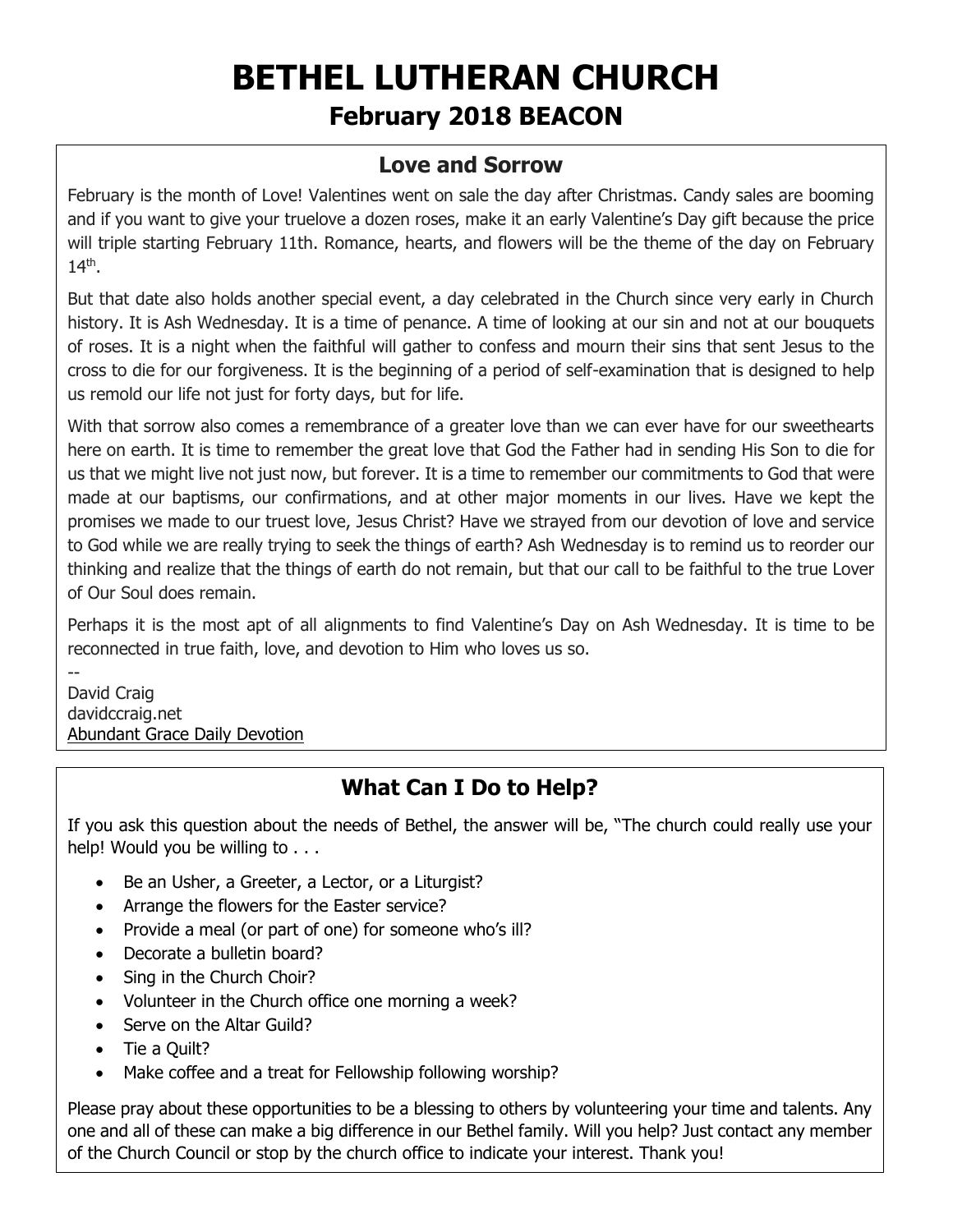### **Annual Meeting**

Bethel Lutheran Church's Annual Meeting will be held on Sunday, **February 4, 2018** following worship. The snow date will be February 11, 2018, also following worship. **Sandi will have activities for all children during Sunday School**. Please plan to attend.

# **Showing We Care**

There are many people who might benefit from a homecooked meal(s) provided by members of our congregation. They may be recovering from surgery or illness, having treatments, coping with the loss of a loved one, etc. If you know of someone who could use our help – or – if you are able to help, please contact Janet (319-269-9674), Jenny (319-269-2578), or Sharleen (319-414-7409).

## **Organized Prayer for Bethel Families**

**WEEK OF FEBRUARY 4 –** Steve & Sherry Brouwer, Jeremy & Jennifer Buss, Benne & Savannah, Jon & Tricia Jacobson, Anna, Wesley & Lauren, Jeff & Pam Jacobson, Natalie & Shannon Spree & Ethan Allen, Jim & JoAnn Schwarz

**WEEK OF FEBRUARY 11 –** Brad & Lindey (Buss) Heddrick & family, Joel & Diane Buss, Darlene Johnson, Jeff & Diane Johnson, Jean Scully, Matt & Nora Stahlhut, Zachary & Mystica Harreld

**WEEK OF FEBRUARY 18 –** Mark & Marilyn Buss, Sam & Ami (Carolus) Cordes & Claire, Stauffer Johnson, Leah Ingalls, Abigail & Morgan Knock, Clint & Marcie Sharp, Sam & Sydney, Bruce & Cindy Simon

**WEEK OF FEBRUARY 25 –** Greg Carolus & Blake, Shirley Cassady, Kenny & Renae Knock & Kelsie, Kyle Simon, Aaron & Lori Simon, Jack & Max

# **Family Devotions for February**

#### **What Do We Know About Jesus?**

Bible Verse: "Jesus Christ is the same yesterday, today, and forever." Hebrews 13:8

This month, let's spend time getting to know more about Jesus. As we do, one of the best things we'll discover is that He never changes. Never.  $#1 - He's$  our Savior – He died for us. But He is also gentle, kind, loving, strong, and tough on those who distort the truth about God's Word. Everything He did, everything He said, was for one purpose – to save us from our sins, so we can have eternal life! Search the Scripture together to find the never-changing truth of God's love through Christ. Choose one of the Gospels – Matthew, perhaps – and read about:

- Jesus' baptism in Matthew 3
- Jesus temptation and choosing disciples, both in chapter 4
- Jesus' Sermon on the Mount in Matthew 5 and following
- Jesus healing the sick in Matthew 8 and 9
- A few of Jesus' parables in Matthew 13
- Jesus feeding the 5,000 in Matthew 14
- And so much more!

Pray: Heavenly Father, Thank you for the assurance that the Word never changes! Help our belief in your Word only change by growing stronger. Amen.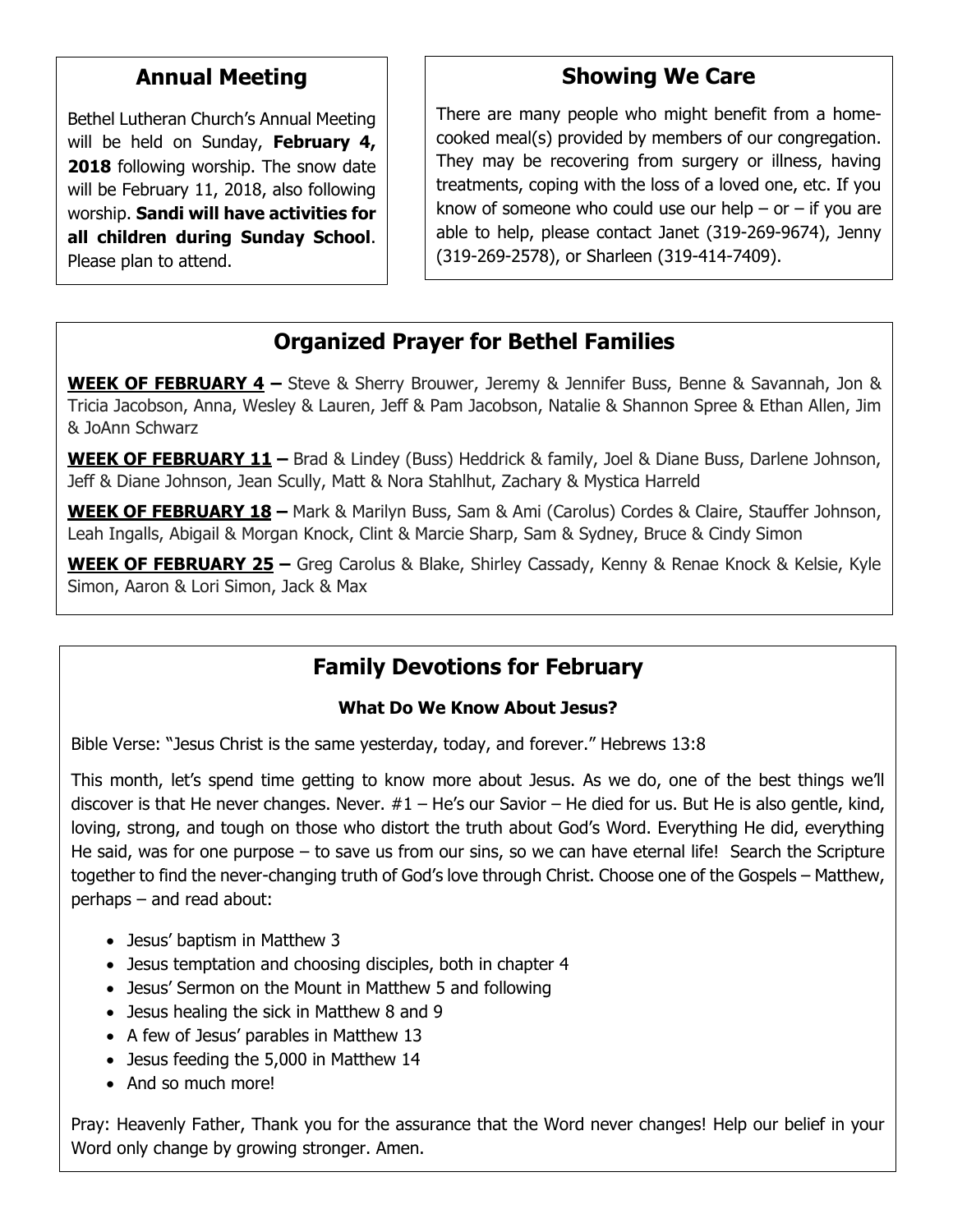### **February Bible Reading Schedule**

Feb. 1, Thurs: II Sam. 17:15-29, Job 22, Deuteronomy 25 Friday: II Sam. 18:1-18, Job 23, Deuteronomy 26 Saturday: II Sam. 18:19-33, Job 24, Deuteronomy 27:1-10 Sunday: Exodus 5 Feb. 5, Mon: II Sam. 19:1-14, Job 25, Deuteronomy 27:11-26 Tuesday: II Sam. 19:15-30, Job 26, Deuteronomy 28:1-14 Wednesday: II Sam. 19:31-43, Job 27, Deuteronomy 28:15-26 Thursday: II Sam. 20:1-13, Job 28, Deuteronomy 28:27-44 Friday: II Sam. 20:14-26, Job 29, Deuteronomy 28:45-57 Saturday: II Sam. 21:1-14, Job 30, Deuteronomy 28:58-68 Sunday: Exodus 6 Feb. 12, Mon: II Sam. 21:15-22, Job 31:1-23, Deut. 29:1-13 Tuesday: II Sam. 22:1-16, Job 31:24-40, Deut. 29:14-29 Wednesday: II Sam. 22:17-37, Job 32, Deuteronomy 30 Thursday: II Sam. 22:38-51, Job 33:1-18, Deut. 31:1-13 Friday: II Sam. 23:1-17, Job 33:19-33, Deut. 31:14-30 Saturday: II Sam. 23:18-39, Job 34:1-15, Deut. 32:1-14 Sunday: Exodus 7 Feb. 19, Mon: II Sam. 24:1-14, Job 34:16-37, Deut. 32:15-27 Tuesday: II Sam. 24:15-25, Job 35, Deuteronomy 32:28-43 Wednesday: I Kings 1:1-14, Job 36:1-21, Deut. 32:44-52 Thursday: I Kings 1:15-27, Job 36:22-33, Deut. 33:1-17 Friday: I Kings 1:28-40, Job 37:1-13, Deut. 33:18-29 Saturday: I Kings 1:41-53, Job 37:14-24, Deuteronomy 34 Sunday: Exodus 8 Feb. 26, Mon: I Kings 2:1-12, Job 38:1-18, Jeremiah 1 Tuesday: I Kings 2:13-27, Job 38:19-41, Jeremiah 2:1-19 Wednesday: I Kings 2:28-35, Job 39:1-18, Jeremiah 2:20-37

### **February Birthdays**

- 1 Terry Drewelow, Lee Van Hauen, Arlo Williams
- 3 Janelle Gorter
- 8 Carol Warneka
- 9 Deb Walters
- 10 Jeremy Buss
- 12 Klint Knock
- 13 Blake Carolus
- 16 Erica Marlette, Nora Stahlhut, Chris Sweeney
- 21 Karol Ellermann
- 23 Joel Buss, April Kressley, Doralene Renken
- 27 Peggy Miller
- 28 Mitchell Olson
- 29 Brooke Paulson

### **Fellowship Following Worship**

Please see the sign-up sheet on the bulletin board to volunteer to make coffee and bring treats for fellowship following worship for a Sunday in February. A separate sign-up sheet will be posted for future months. Thank you.

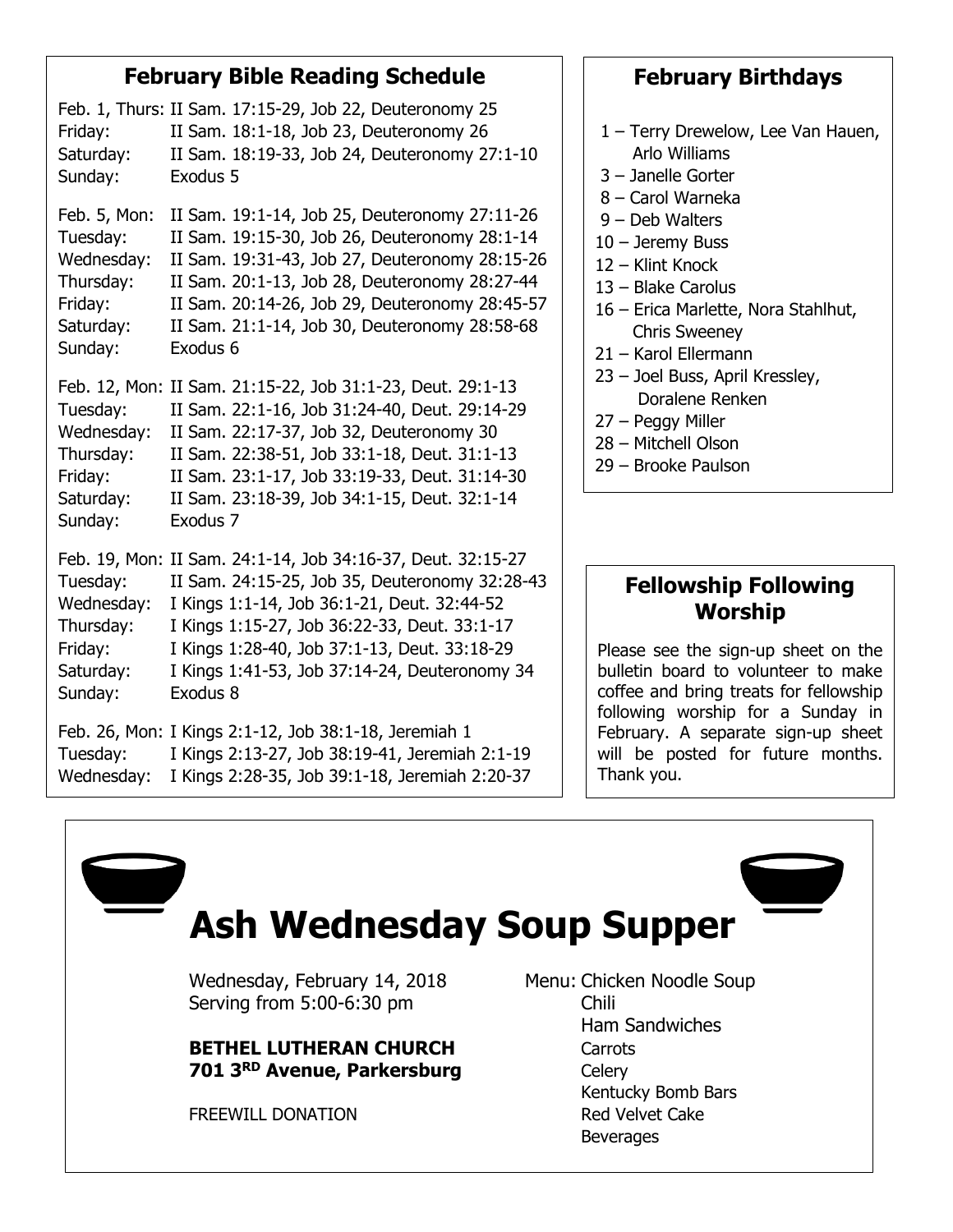# **January 10, 2018 Church Council Minutes**

Present: Diane Buss, Carol Chapman, Darla Drewelow, Dan Frey, Jay Herter, Michelle Krohn, Bruce Simon, Jenny Hansmann

Approval of the Agenda: Motion made by Carol Chapman, 2<sup>nd</sup> by Darla Drewelow

Approval of the Minutes: Motion made by Diane Buss, 2<sup>nd</sup> by Carol Chapman

Approval of the Treasurer's Report: Motion made by Diane Buss, 2<sup>nd</sup> by Darla Drewelow

Pastor's Report: Report of Pastor's November and December hospital and home visits, communion shared and shut-in visits was reviewed.

Ministry Team Reports:

- Children & Youth Ministry Team No report
- Outreach Ministry Team Food was being organized for Jay Herter's father's funeral visitation.
- Fellowship Ministry Team Setting meeting for birthday tables and cakes; suggested to start thinking about Parkersburg days float now and have youth involved.
- Property Ministry Team Will replace bulbs up in front of church next week.
- Worship & Music Ministry Team No meeting
- Social Concerns Ministry Team Hat and mitten tree during Christmas went very well.
- Missions/Benevolence Ministry Team Almost caught up for the year of 2017.

Correspondence: Church Mutual

Old Business:

- 1. Sound System update CD player is updated for recording services. Omni Directional mic for pastor is working well too.
- 2. Bulk Mailing Update Council decided to leave account open at post office for bulk mail; however, it will not carry a balance. We will get a refund for the little balance that sits in it now, and it will lay dormant. Motion to accept by Bruce Simon, 2<sup>nd</sup> by Michelle Krohn.
- 3. 2017 Annual report Children and youth ministry report still needed.
- 4. Nominating committee update One nominee so far.
- 5. Youth Leaders Job Description Carol was investigating this. Found an outline in the Bethel Lutheran Church Policies. Will review outline.

New Business:

- 1. New printer for Treasurer Current one is on the fritz. A new one will be purchased; Council will be notified of cost and it will be paid from Memorial Fund. Motion to accept by Bruce Simon,  $2^{nd}$  by Jay Herter
- 2. Choir CD player Cost will also come out of Memorial Fund. Motion to accept by Bruce Simon,  $2^{nd}$ by Jay Herter

Closing Prayer/The Lord's Prayer: Motion to adjourn by Carol Chapman, 2nd by Bruce Simon

February Communion Assistants: Michelle Krohn, Stacy Palmer

- Michelle Krohn (filled in for Stacy Palmer)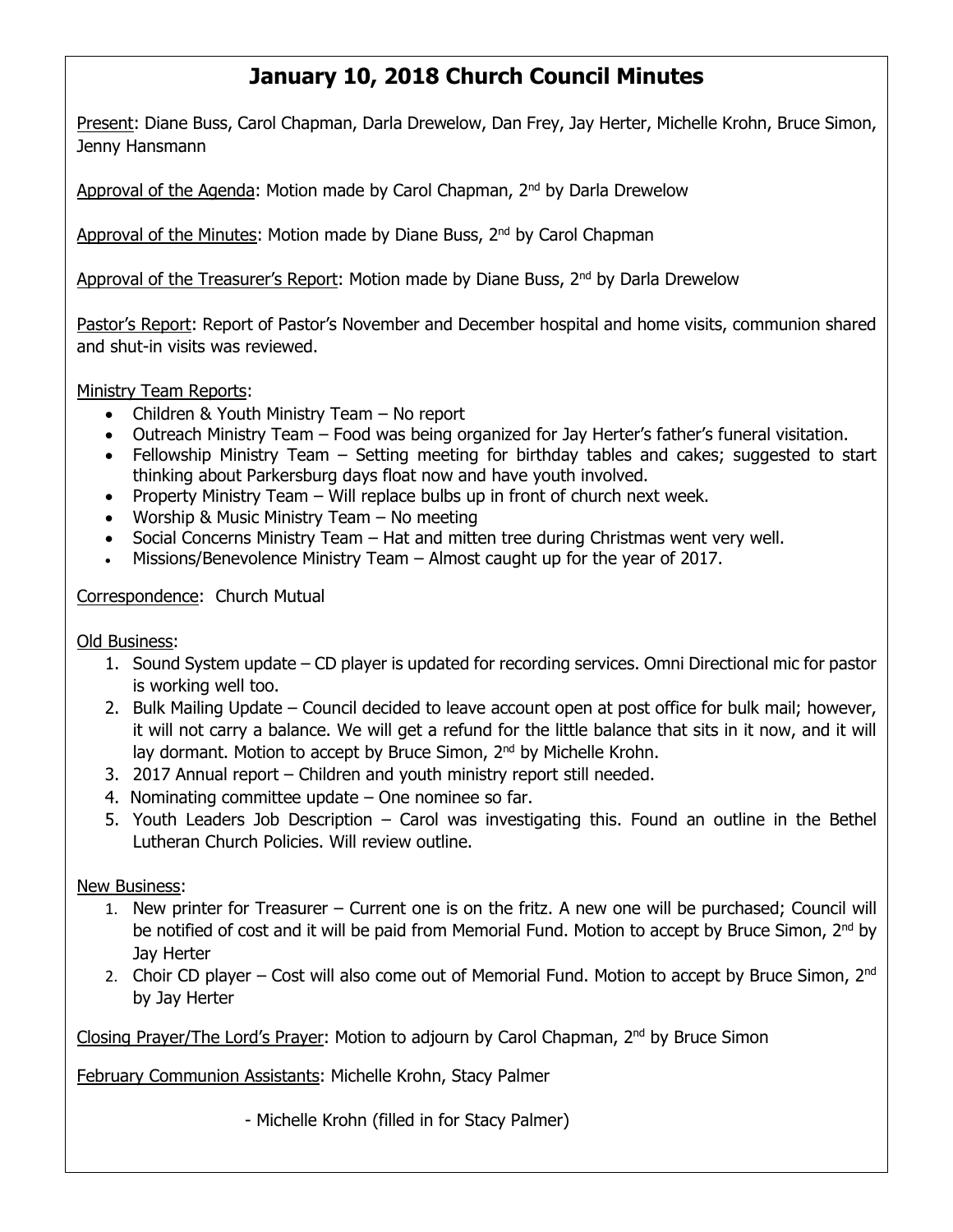# Worship Assistant Schedule for February--Worship Service 9:00 a.m.

|                                       | <b>February 4</b>                          | <b>February 11</b>        | February 14,<br><b>Ash Wednesday</b>  | <b>February 18</b>                                      | <b>February 25</b>                       |  |  |  |  |
|---------------------------------------|--------------------------------------------|---------------------------|---------------------------------------|---------------------------------------------------------|------------------------------------------|--|--|--|--|
| <b>USHERS</b>                         | Dale Krohn                                 |                           |                                       |                                                         |                                          |  |  |  |  |
| ORGANISTS/PIANISTS                    | Janet Mennen/Sharleen Hubbard/Jacque Craig |                           |                                       |                                                         |                                          |  |  |  |  |
| <b>ALTAR GUILD</b>                    | Sharleen Hubbard/Janet Mennen              |                           |                                       |                                                         |                                          |  |  |  |  |
| <b>GREETERS</b>                       | Jeff & Pam<br>Jacobson                     | Randy & Connie<br>Luhring |                                       | Jeff & Stacy<br>Palmer                                  | Virgil Lindaman &<br>George Miller       |  |  |  |  |
| <b>LECTORS</b>                        | Pam Jacobson                               | Dave Hubbard              |                                       | Diane Buss                                              | Jim Schwarz                              |  |  |  |  |
| <b>LITURGISTS</b>                     | JoAnne Schwarz                             | Sharleen Hubbard          |                                       | Michelle Krohn                                          | Dale Krohn                               |  |  |  |  |
| <b>ACOLYTES</b>                       | Corryn Mann<br>Evan Palmer                 | Gavin Bernard             | Ava Mann<br>Corryn Mann               | am - Devin Bernard<br>am - Ava Mann<br>pm - Evan Palmer | am - Devin Bernard<br>pm - Gavin Bernard |  |  |  |  |
| <b>COMMUNION</b><br><b>ASSISTANTS</b> | Michelle Krohn<br><b>Stacy Palmer</b>      |                           | Michelle Krohn<br><b>Stacy Palmer</b> | Michelle Krohn<br><b>Stacy Palmer</b>                   |                                          |  |  |  |  |
| <b>COFFEE FELLOWSHIP</b>              | Doralene Renken                            |                           |                                       |                                                         |                                          |  |  |  |  |
| <b>SOUND SYSTEM</b>                   | Dan Frey/Bruce Simon                       |                           |                                       |                                                         |                                          |  |  |  |  |

### January Summary of Attendance and Financial Contributions

|                                          | <b>Attendance</b> | <b>Bene./Mission</b> | <b>Current</b> | <b>Building Maintenance</b> |
|------------------------------------------|-------------------|----------------------|----------------|-----------------------------|
| <b>Sunday, January 7</b>                 | 61                | \$198.20             | \$2,462.32     | \$0.00                      |
| <b>Sunday, January 14</b>                | 56                | \$134.90             | \$1,884.12     | \$0.00                      |
| <b>Sunday, January 21</b>                | 56                | \$121.00             | \$1,797.02     | \$0.00                      |
| <b>Sunday, January 28</b>                | 58                | \$156.50             | \$2,110.41     | \$0.00                      |
| <b>Total Receipts January 1-28, 2018</b> |                   | \$610.60             | \$8,253.87     | \$0.00                      |

Email: [bethelparkersburg@gmail.com](mailto:bethelparkersburg@gmail.com) Website: [www.bethelparkersburg.org](http://www.bethelparkersburg.org/) 'Like' & 'Follow' us on Facebook too!